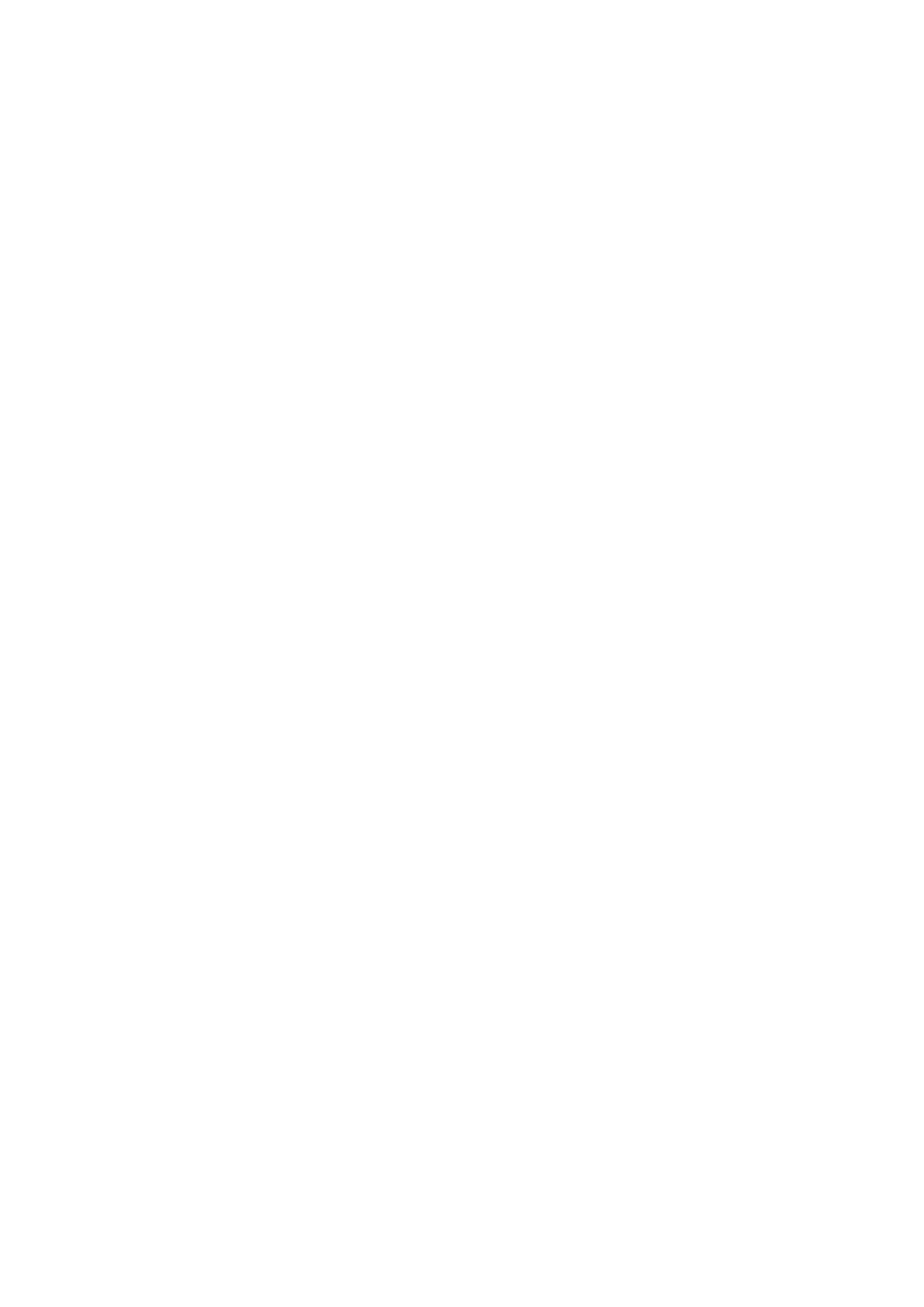## *For each \$1 invested in the efforts to eliminate avoidable blindness and visual impairment, a return of \$3.56 could be potentially realised in Kenya*

*The burden of avoidable blindness and visual impairment affects 223 million individuals directly (Stevens, 2013)1. Eliminating avoidable blindness and visual impairment stands to generate substantial benefits to individuals, their carers and to economies more broadly.*

# *Key Statistics<sup>2</sup> - Kenya*

| <b>Benefit Cost Ratio (BCR) of 3.56</b>                     |                                                               |                         |     |               |                         | Gedo          |  |
|-------------------------------------------------------------|---------------------------------------------------------------|-------------------------|-----|---------------|-------------------------|---------------|--|
| <b>Population 2012: 43.18 million</b>                       | <b>World Bank Region: Sub-</b><br>Saharan Africa (developing) |                         |     |               | <b>Rift Valley</b>      | 50<br>bbada H |  |
| <b>GNI per capita (USD 2012): \$850</b>                     | Prevalence of blind & visually<br><i>impaired:</i> 676,640    |                         |     |               | Arusha                  |               |  |
| <b>Income level:</b> Low income<br>Manyara                  |                                                               |                         |     |               |                         |               |  |
| Main causes of blindness & visually impaired <sup>3</sup> : |                                                               | <b>Benefit Vs. Cost</b> |     |               |                         |               |  |
| 0%<br>5%<br>10%<br>15%<br>20%<br>25%                        | 40%<br>30%<br>35%                                             |                         | 200 | 400           | \$USD (millions)<br>600 | 800           |  |
| Cataract                                                    | 36%                                                           | Benefits                |     |               |                         | 751.5 million |  |
| Trachoma<br>19%                                             |                                                               |                         |     |               |                         |               |  |
| Glaucoma<br>9%                                              |                                                               | Costs                   |     | 211.8 million |                         |               |  |

<sup>&</sup>lt;sup>1</sup> These revised data are lower than the previous calculations and are based on the WHO's estimates of declining trends in visual impairment and blindness. A large portion of the difference stems from the newer reduced estimate of visual impairment in China. New data were attained from Stevens, 2013, Global Prevalence of Visual Impairment and Blindness. Previous data was from WHO 2010.

<sup>2</sup> Country statistics sourced from the World Bank.

<sup>&</sup>lt;sup>3</sup> As per 1990 Rural Blindness Survey. For each country the level of detail on prevalence varies. As a result some countries may not have prevalence for cataract,<br>glaucoma and other. Regardless of any missing prevalence r which is not considered as 'avoidable'). Note that all assumptions used specific to Kenya are outlined in Table 2.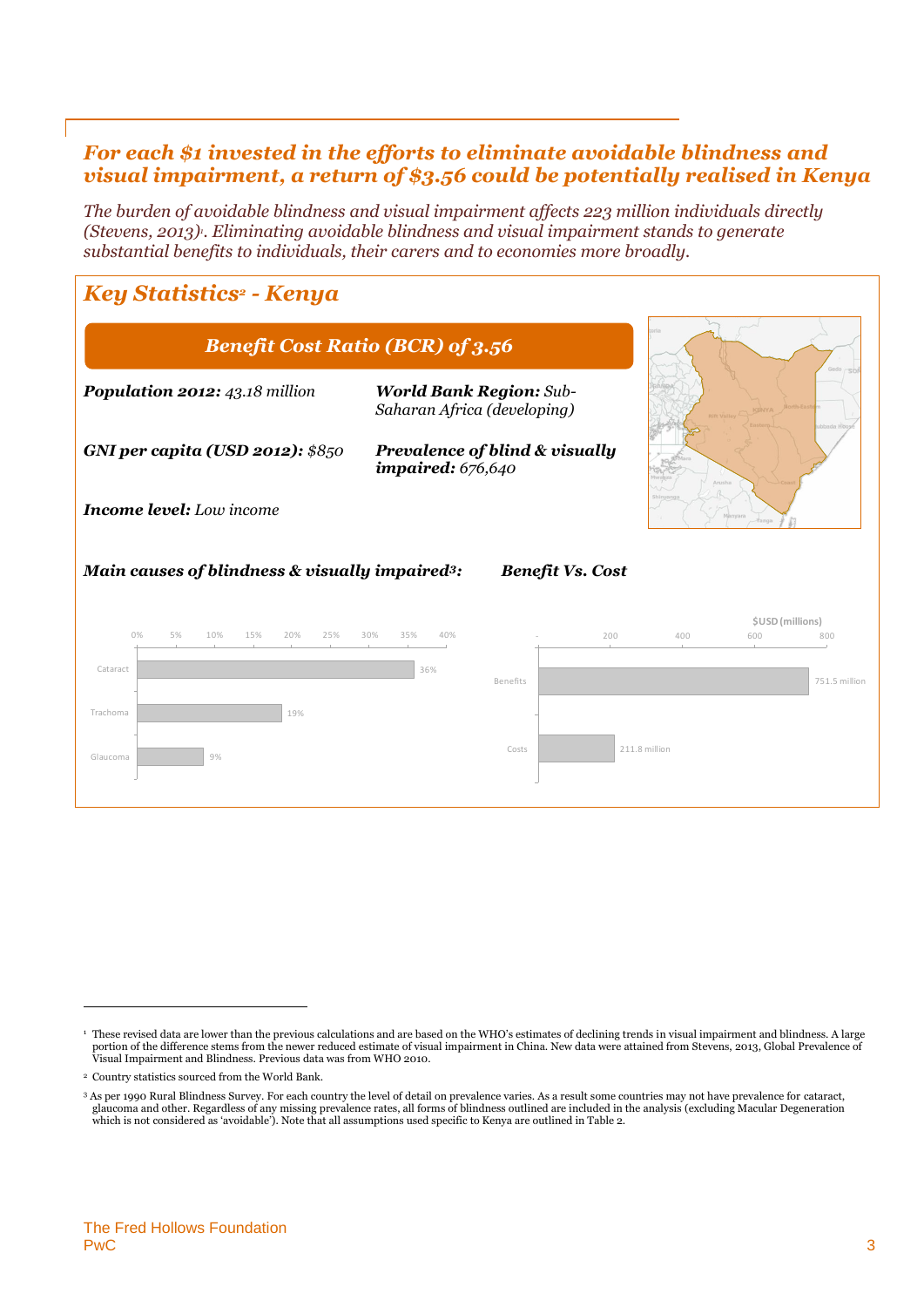# *Introduction*

A series of four reports from PwC which were commissioned by The Fred Hollows Foundation and other key Non Government Organisations (NGOs) across the eye care sector analysed the costs and benefits of VISION 2020: The Right to Sight - the global initiative for the elimination of avoidable blindness and visual impairment, a joint program of the World Health Organisation and the International Agency for the Prevention of Blindness. The analysis culminates in the final report, *[Investing in Vision](http://www.hollows.org.au/our-work/the-price-of-sight)* which presents the estimated cost benefit analysis associated with the elimination of avoidable blindness and visual impairment. At a global level, the benefits are shown to outweigh the costs by a factor of 2.1. Disaggregated by developing and developed countries, the global analysis shows that for developing countries, total benefits outweigh the costs by a factor of 4.0. 4

Having established the value of investing in vision and eliminating avoidable blindness and visual impairment on a global and regional level, the next question is – what does this look like on a country level? This information is especially valuable for those operating on the ground to advocate to national governments that investing in vision is worthwhile. The approach to generate country level estimates has been to request national data from local experts and ministries of health. Our estimates have been reviewed by a reference group including subject matter experts and NGOs that operate in the country.

This country level analysis for Kenya takes place two years after the initial estimates of the cost to eliminate avoidable blindness and visual impairment were completed. Results are therefore reported for the period 2013- 2020 and take into account the new prevalence data for Kenya and the declining trend in avoidable blindness and visual impairment prevalence globally.

# *In Kenya, the benefits of eliminating avoidable blindness and visual impairment far exceed the investment required*

Kenya is located on the east coast of central Africa and is one of Africa's largest countries, with a rapidly growing population of 43.18 million people. Although it is the biggest and most advanced economy in east and central Africa, Kenya is a developing country: 43 per cent of the population lives on less than \$1.25 per day, while the country has a Human Development Index (HDI) of 0.519, placing it in the "Low Human Development" category. 5

A Rapid Assessment of Avoidable Blindness (RAAB) survey conducted in Kenya identified avoidable causes of blindness (i.e. cataract, refractive error, trachoma, and corneal scarring) were responsible for 69.6% of blindness and 74.9% of visual impairment, with the prevalence of blindness in females being higher that of males over the age of 20.<sup>6</sup>

In Kenya, as found across the globe, the benefits to eliminating avoidable blindness and visual impairment are significant, overriding costs by a factor of over **3.5** times. That is, for each dollar invested in the efforts to eliminate avoidable blindness and visual impairment, a return of over **\$3.56** is experienced in Kenya. A summary of the benefits and costs is provided in Table 1 below.

<sup>4</sup> Further information on the approach to the analysis is available online in the report series at [<http://www.hollows.org.au/our-work/the-price-of-sight>](http://www.hollows.org.au/our-work/the-price-of-sight).

<sup>5</sup> UNDP Human Development Report, 2013.

<sup>6</sup> W. Mathenge et. al. 2007, Rapid assessment of avoidable blindness in Nakuru district, Kenya, Opthalmology 2007.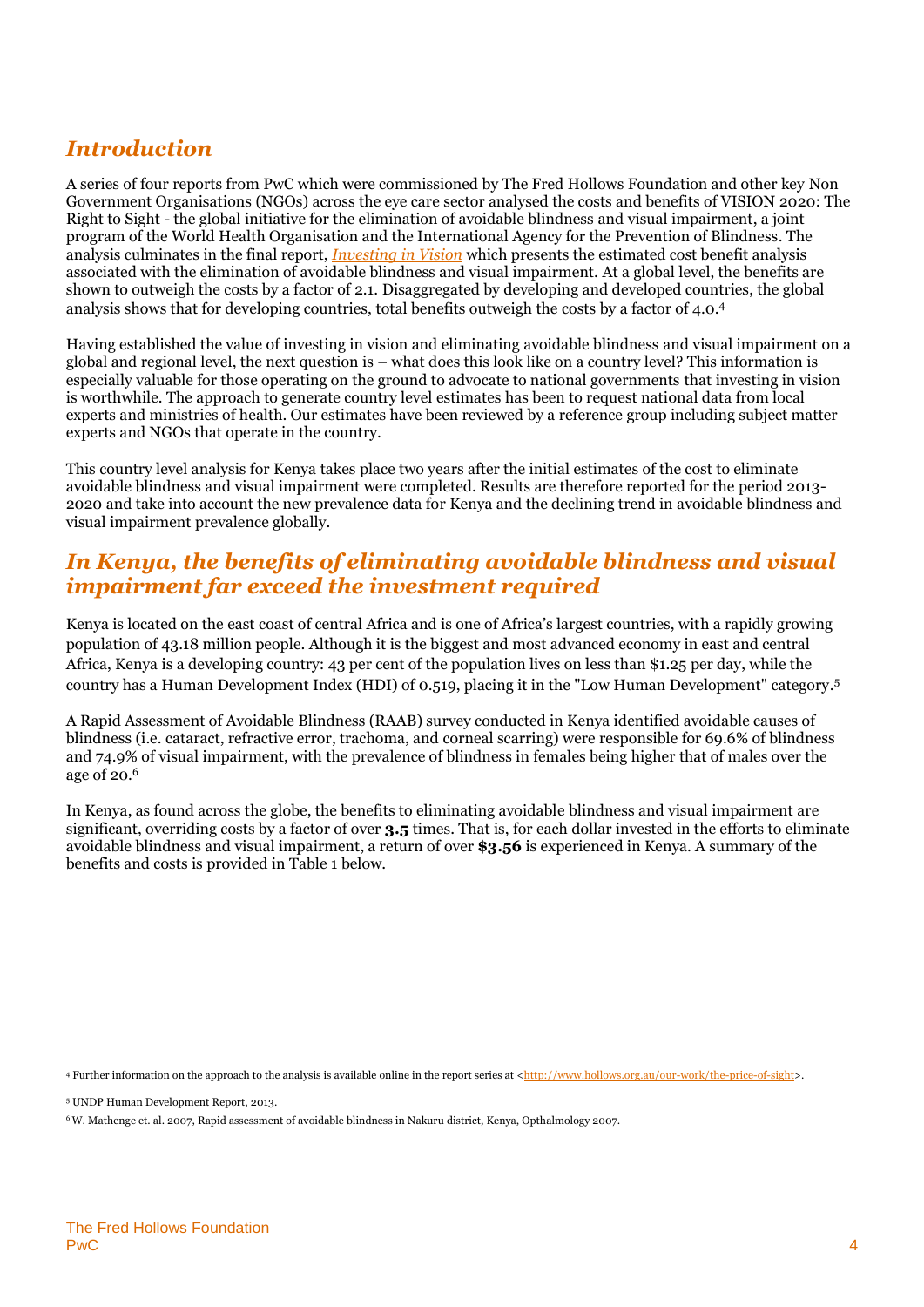**Table 1 7 : Benefits and costs to eliminate avoidable blindness and visual impairment in Kenya 2013-2020 (USD 2013)**

| <b>Benefits</b> (\$)             |                            | $\text{Costs}(\text{\$})$                                        |                 |
|----------------------------------|----------------------------|------------------------------------------------------------------|-----------------|
| Economic benefits                |                            | \$726.2 million Primary & secondary health system                | \$200.6 million |
| Direct health benefit            |                            | \$25.4 million Backlog of current prevalence & incidence to 2020 | \$11.1 million  |
| <b>TOTAL quantified benefits</b> | \$751.5 million TOTAL cost |                                                                  | \$211.8 million |
|                                  |                            | <b>Benefit Cost Ratio of 3.56</b>                                |                 |

# *Costs to eliminate avoidable blindness and visual impairment*

In Kenya, the cost to eliminate avoidable blindness and visual impairment between 2013 and 2020 totals **\$211.8 million**<sup>8</sup>. This amount represents the additional investment required beyond recurrent expenditure in eye health care to develop sustainable primary and secondary eye health care systems, as well as the investment required to treat the backlog of people currently experiencing blindness and visual impairment.

- The cost of treating and eliminating the backlog which includes prevalence and incidence by 2020 is **\$11.1 million** over eight years. This equates to **\$0.21 per capita**. **9**
- The investment required to build an ideal eye health primary system<sup>10</sup> to sustain the elimination of avoidable blindness and visual impairment is **\$9.7 million** over eight years. This equates to **\$0.19 per capita**.
- The investment required to build an ideal eye health secondary system<sup>11</sup> to sustain the elimination of avoidable blindness and visual impairment is **\$190.9 million** over eight years. This equates to **\$3.67 per capita**.

A summary of these costs are depicted in [Figure 1](#page-4-0) below.

#### <span id="page-4-0"></span>**Figure 1: Total costs of eliminating avoidable blindness and visual impairment in Kenya over eight years (USD 2013)**



<sup>7</sup>Values reported may not sum accurately due to rounding.

<sup>8</sup> All dollar figures are reported in USD 2013.

<sup>9</sup> Per capital has been calculated by dividing the relevant cost or benefit by the population in 2010.

 $10$  Primary health care is care that is provided in the community – for example general practice. It incorporates treatment given by the first contact provider along with promotional, preventive and rehabilitative services provided by multi-disciplinary teams of health care professionals working collaboratively (Definition drawn from WHO).

<sup>11</sup> Secondary care is an intermediate level of health care that includes diagnosis and treatment, often performed in a hospital. Patients who cannot be fully treated at the primary level are referred to secondary services, for example consultations with specialists.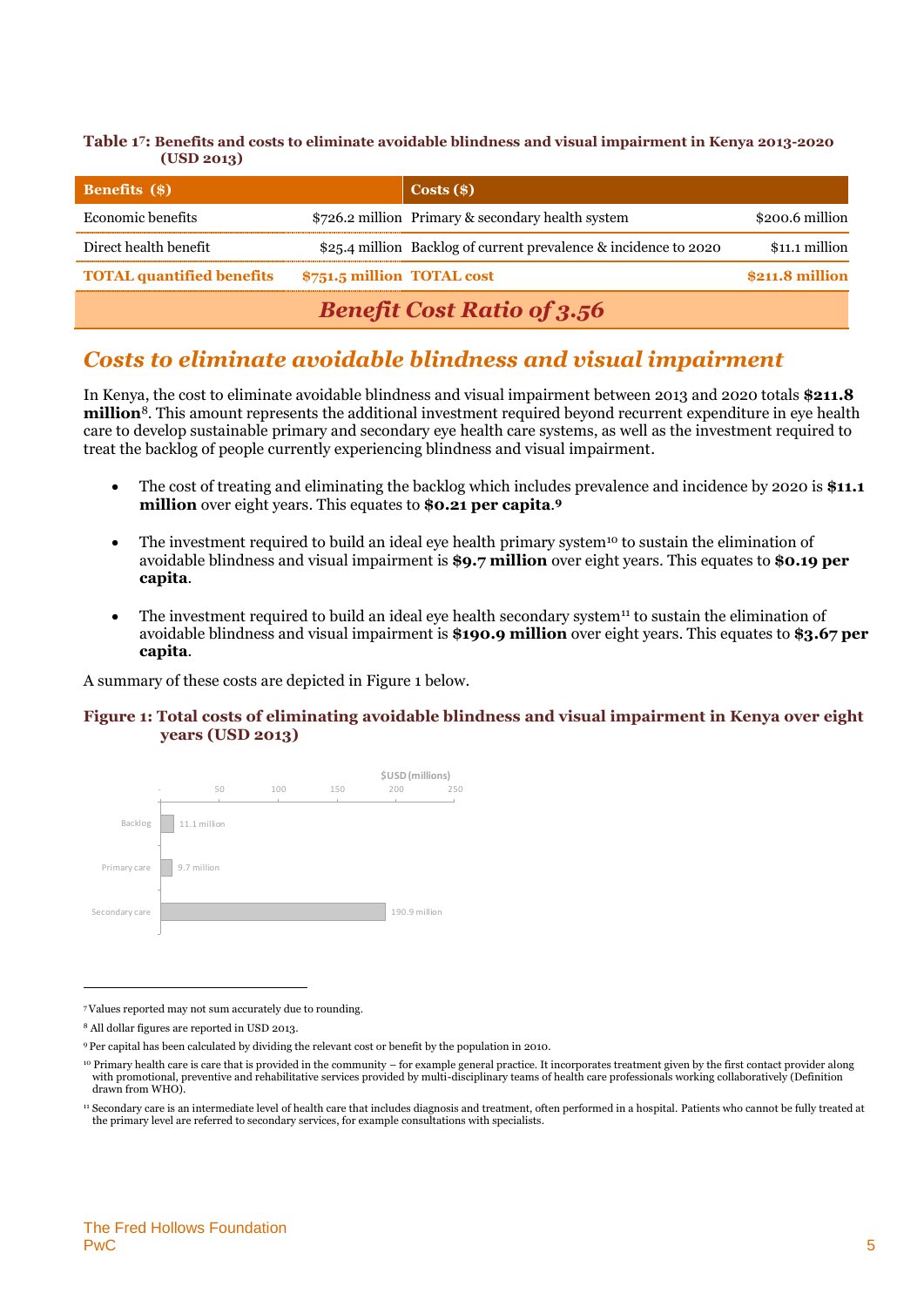The secondary health care costs comprise the majority of total expenditure in each year. This cost is driven by higher expenses to provide this care, including training and workforce costs.

# *Benefits to eliminate avoidable blindness and visual impairment<sup>12</sup>*

In total, the quantifiable benefits that arise from the elimination of avoidable blindness and visual impairment in Kenya accrue to between **\$751.5 million** over eight years. Benefits quantified include:

- A productivity benefit of **\$599.1 million** experienced when treated blind and visually impaired persons return to work, an economic benefit. This equates to *\$11.50 per capita.*
- A productivity benefit of **\$126.3 million** experienced by carers of treated blind and visually impaired persons who have increased opportunity to participate in the workforce, education or increased leisure time, an economic benefit. This equates to *\$2.43 per capita.*
- The averted costs of **\$25.4 million** associated with falls of those with blindness and visual impairment, a health benefit. This equates to *\$0.50 per capita.*
- The averted deadweight loss of **\$0.7 million** associated with the elimination of avoidable blindness and visual impairment, an economic benefit.

A summary of these benefits is depicted in [Figure 2](#page-5-0) below.

#### <span id="page-5-0"></span>**Figure 2: Total benefits from eliminating avoidable blindness and visual impairment in Kenya over eight years (USD 2013)**



## *Productivity benefit to blind and visually impaired persons*

For those Kenyans of working age that are blind or visually impaired, addressing their blindness or visual impairment will generate a productivity benefit of **\$599.1 million** over eight years.

This benefit has been calculated based on the assumptions that in Kenya, 51% of blind and visually impaired people are of working age and of these, the employment rate in the Kenyan blind and visually impaired population is 16%. This assumes that in the absence of blindness and visual impairment, those treated would be employed at the same rate as the national average (Taylor et al 2006, Roberts et al 2010).

<sup>12</sup>Values reported may not sum accurately due to rounding.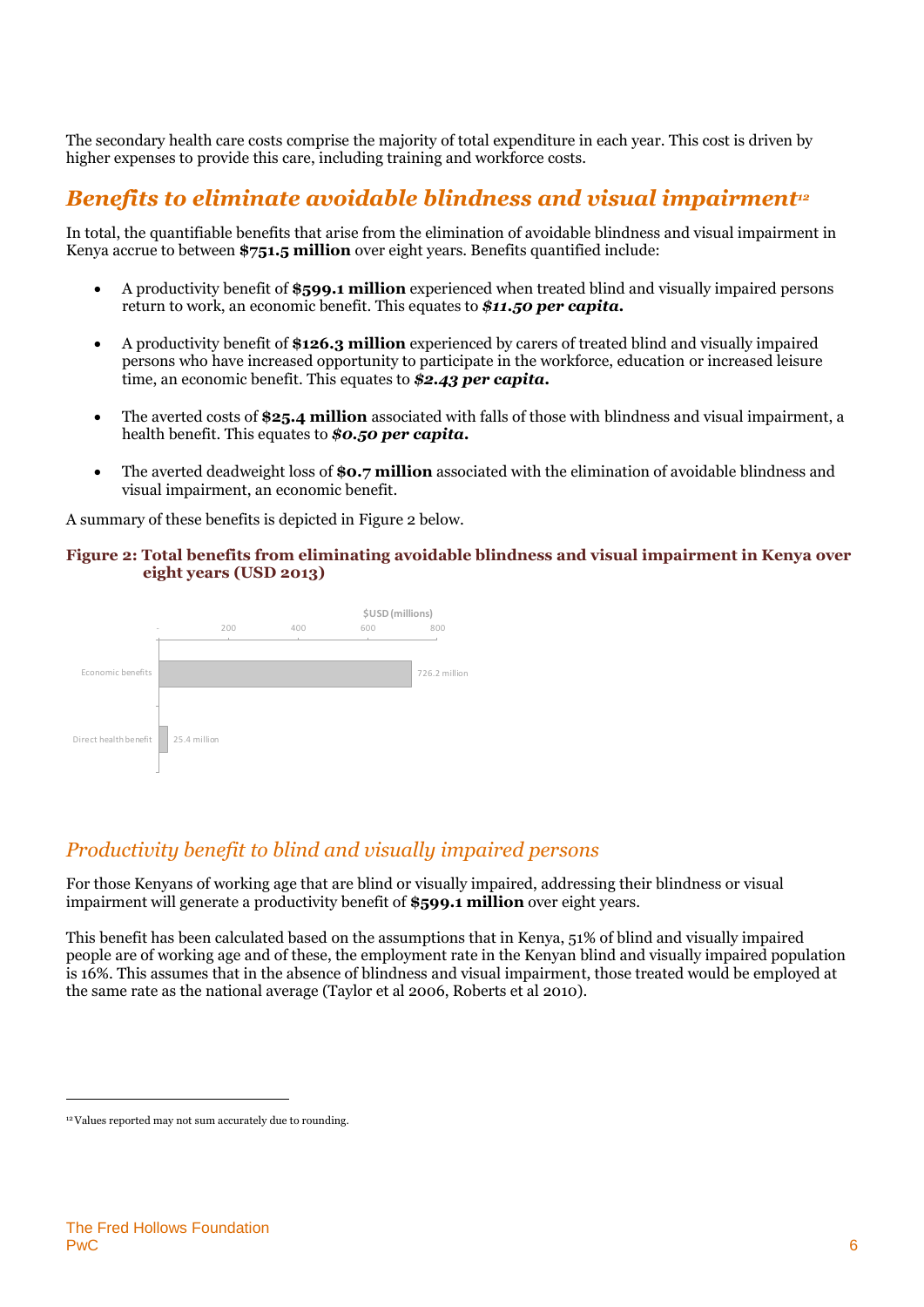## *Productivity benefits to carers*

In Kenya, it is assumed that there is one carer for every blind person, with carers assumed to experience lower productivity. If avoidable blindness or visual impairment is eliminated, it is expected that carers will be able to increase their productivity through employment, education or alternatively through additional leisure time. Therefore, it is assumed that all carers are at a productive loss, regardless of their age to a value of 10% of a person's total average yearly productivity<sup>13</sup>. This equates to a productivity benefit of **\$126.3 million** over eight years.

### *Deadweight loss cost averted*

The deadweight loss cost in a country refers to the additional expenditure focused around those with avoidable blindness or visual impairment. The approach to estimate the value of averted deadweight loss uses direct health expenditure per person, assumed to equal falls related costs, the proportion of health costs funded by the government and the Marginal Cost of Public Funds (MCPF) for which the assumption of a ratio of 1.20 is used. This means that for every extra dollar of tax revenue raised, a cost of \$0.20 incurred due to avoidable blindness and visual impairment.

Over the period from 2013 to 2020, the estimated averted deadweight loss from eliminating avoidable blindness and visual impairment is **\$0.7 million** over eight years.

## *The direct health system costs averted for falls*

The main co morbidity associated with avoidable blindness and visual impairment is the increased likelihood of a fall which places additional costs on the health system. Other co morbidities may include depression, however there is limited evidence with which to quantify its impact. The direct health benefit from eliminating avoidable blindness and visual impairment is calculated as the cost averted of additional health system expenditures related to falls. The assumption used to calculate the averted falls benefit has been made based on an average cost of falls across a number of developed countries in the literature (Cruess et al 2008). This cost was assumed to be an overestimate for Kenya and therefore it has been adjusted down for the analysis using a weighted GPD/capita approach. The benefit due to averted falls in Kenya is estimated to be **\$25.4 million** from 2013-2020.

<sup>&</sup>lt;sup>13</sup> The 10 per cent assumption for productivity loss is in line with the approach taken for the global estimates completed for this analysis.